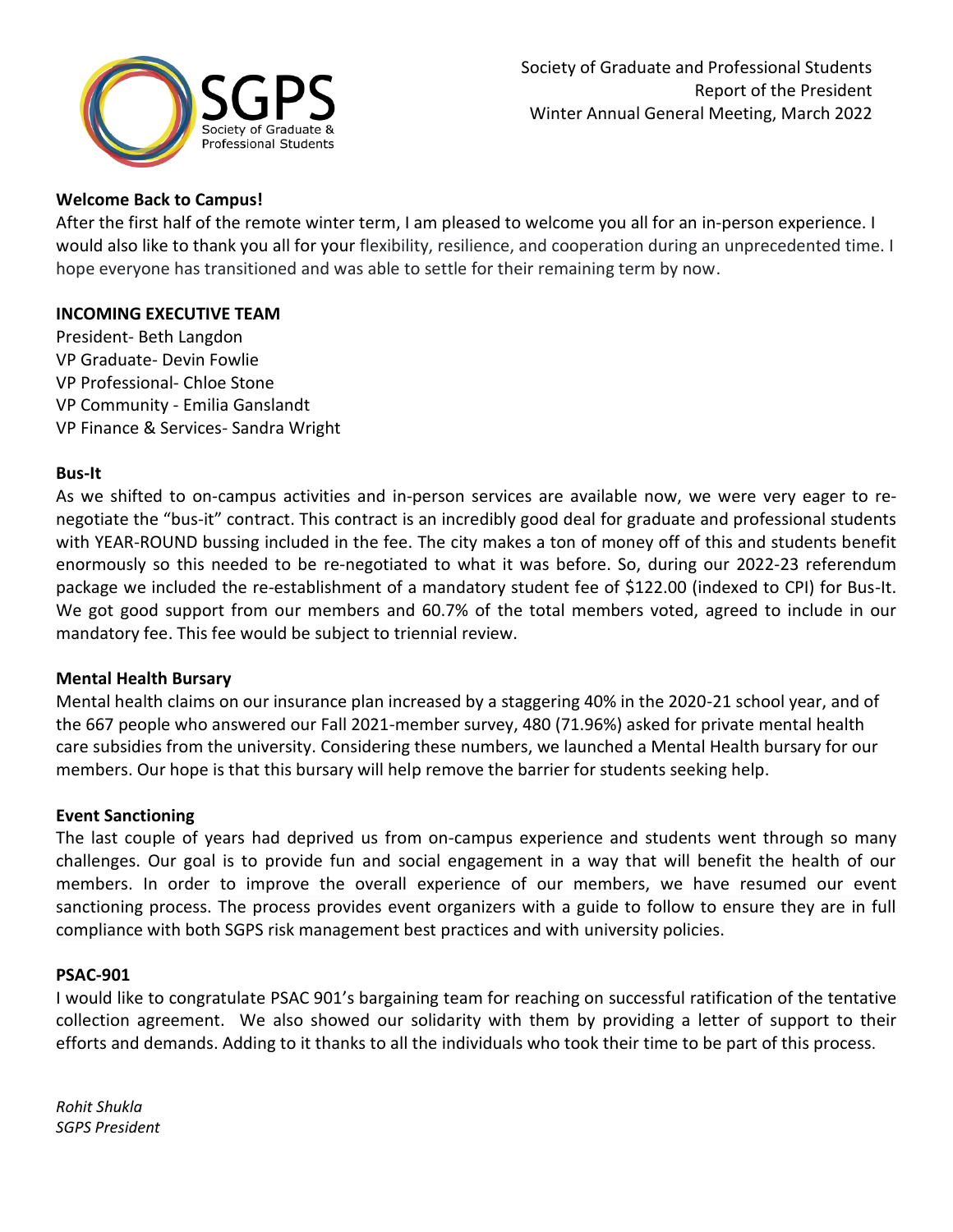

Dear SGPS Members,

I am honoured to be writing to you as the Vice President Graduate. I have really enjoyed my short time in this role and look forward to helping transition the incoming VPG Devin Fowlie who will officially be taking over this role as of May 2022. I would like to provide an update on the committee work that I have been involved in over the past three months.

#### **Committee Work**

#### **SGS Minimum Funding Working Group**

The work done by this committee has secured an increase for the minimum funding threshold from \$18,000 to \$20,000 for doctoral students for the 2022/23 academic year. To account for the rising cost of living there are plans to increase the minimum funding threshold to \$22,000 for the 2023/24 academic year, \$23,00 for the 2024/25 academic year and \$24,00 for the 2025/26 academic year.

#### **SGS Graduate Professional Development Advisory Group**

The School of Graduate Studies (SGS) is committed to providing students with a well-rounded academic experience which includes professional development. This group serves to advise on valuable opportunities for professional development. If there is something you would like to see offered at the school please feel free to reach out as I am happy to bring any and all ideas to the table. For more information about opportunities currently offered by SGS please see their Expanding Horizon[s website.](https://www.queensu.ca/exph/)

#### **Senate Advisory Research Committee**

The Senate Advisory Research Committee most recently brought forward the Intellectual Property and Commercialization Policy which will be being updated. Consultations have taken place with the SGPS executive and will also involve other stakeholders across the Queen's community including the Office of Indigenous Initiatives.

#### **Senate Residence Committee**

The Senate Residence Committee most recently announced that the new residence building (which remains nameless) will be opening its doors to students Fall 2022. There will be major renovations taking place to either repair or replace Gordon-Brockington Hall – information is still being collected to inform this decision.

#### **Senate Honorary Degree Committee**

The Senate Honorary Degree Committee most recently passed a motion to restrict the removal of Honorary Degrees awarded to persons who are now deceased. This decision came after thorough consultation with Indigenous representatives and was in response to petitions to revoke the Honorary Degree awarded to Duncan Campbell Scott, a former deputy superintendent of Indian Affairs whose efforts "to get rid of the Indian problem" were reflected in his work to expand the residential school system. The Honorary Degree Committee meets again on March 28<sup>th</sup> to discuss this year's Honorary Degree nominees.

#### **Principal's Teaching and Learning Awards Adjudication Committee**

The adjudication committee met in February to discuss this year's nominees. A consensus has been reached and the award winners have been chosen. A celebration for the award winners will take place at the Isabel Bader Centre April 13, 2022.

If you have any questions or are looking for more information, please feel free to contact me via email at [vp.graduate@sgps.ca.](mailto:vp.graduate@sgps.ca)

Nyawen'kó:wa (Big thanks)!

Sincerely,

Brittany McBeath Vice President Graduate [vp.graduate@sgps.ca](mailto:vp.graduate@sgps.ca)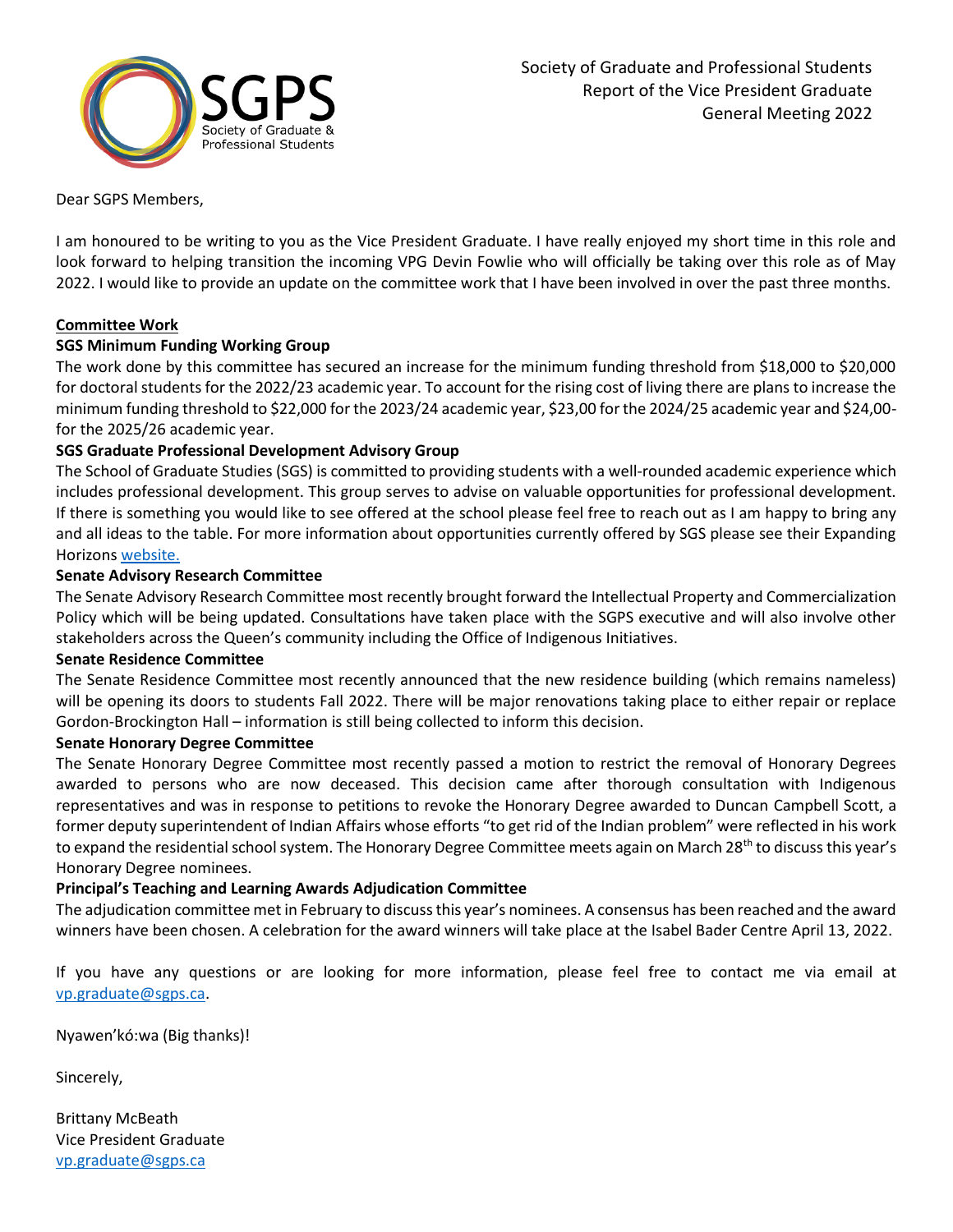

Hello everyone!

Thank you for attending the Winter GM! Since you last saw me at the Fall GM, here are the significant updates.

- **1. The closing of the Graduate Peer Support Centre:** The Graduate Peer Support Centre was created to offer peerto-peer-based support for graduate and professional students. Although the GPSC was created in good faith to support our members' mental health, the GPSC struggled with low visitation rates and high operational costs. In December 2021, the SGPS council voted to close the GPSC after extensive consultation with students. The \$3.00 GPSC fee will be refunded to students, and the fee will not be collected in future years. We encourage our members to utilize the EmpowerMe program, our Peer Academic Advisors, and our Mental Health Bursary should they need additional support. The closure of the GPSC in no way takes away or diminishes the hard work of our GPSC coordinators and volunteers. We are incredibly thankful for their service and dedication to improving the mental health of graduate and professional students.
- **2. The onboarding of Envolta as our bookkeeping service:** Our Financial Director departed the SGPS in October 2021, and with their departure, we decided to use a professional bookkeeping service called Envolta. Using Envolta instead of hiring another Financial Director did offer slight savings to the SGPS. We wish our previous Financial Director the best of luck in all future endeavours. We thank them for their service over the years.
- **3. The creation of the SGPS Mental Health Bursary:** We ran a membership survey in the fall semester. The members loudly and clearly told us they wanted increased access and resources to visit mental health professionals. The Mental Health bursary provides students who have maxed out their mental health coverage an additional \$250. \$5000 has been set aside this year for the Mental Health bursary. The bursary can also be used to see Clinical Counsellors, which are not currently covered under our health plan.
- **4. Status of the bursaries:** As of March 13th, 2021, the status of our bursary funds are as follows:

|                   | Activity<br><b>Bursary</b> | Dental<br>Bursary | International<br><b>Bursary</b> | Emergency<br>Bursary | Mental<br>Health |
|-------------------|----------------------------|-------------------|---------------------------------|----------------------|------------------|
|                   |                            |                   |                                 |                      | <b>Bursary</b>   |
| <b>Total Used</b> | 970                        | 9500              | 14500                           | 5528.88              | 1750             |
| Fund starting     | 1500                       | 9500              | 14500                           | 9000                 | 5000             |
| Remaining         | 530                        | ∩**               | 0*                              | 3471.12              | 3250             |

\*The International Bursary was closed on February 14th, 2022, when all funds were exhausted. In January 2022, \$2500 was moved from the Emergency Bursary to the International Bursary to keep it open longer. \*\*The Dental Bursary was closed March 13<sup>th</sup> once all funds were exhausted

All bursaries for the 2021/2022 year will close on April  $11<sup>th</sup>$ .

Thank you all!

Courtney Bannerman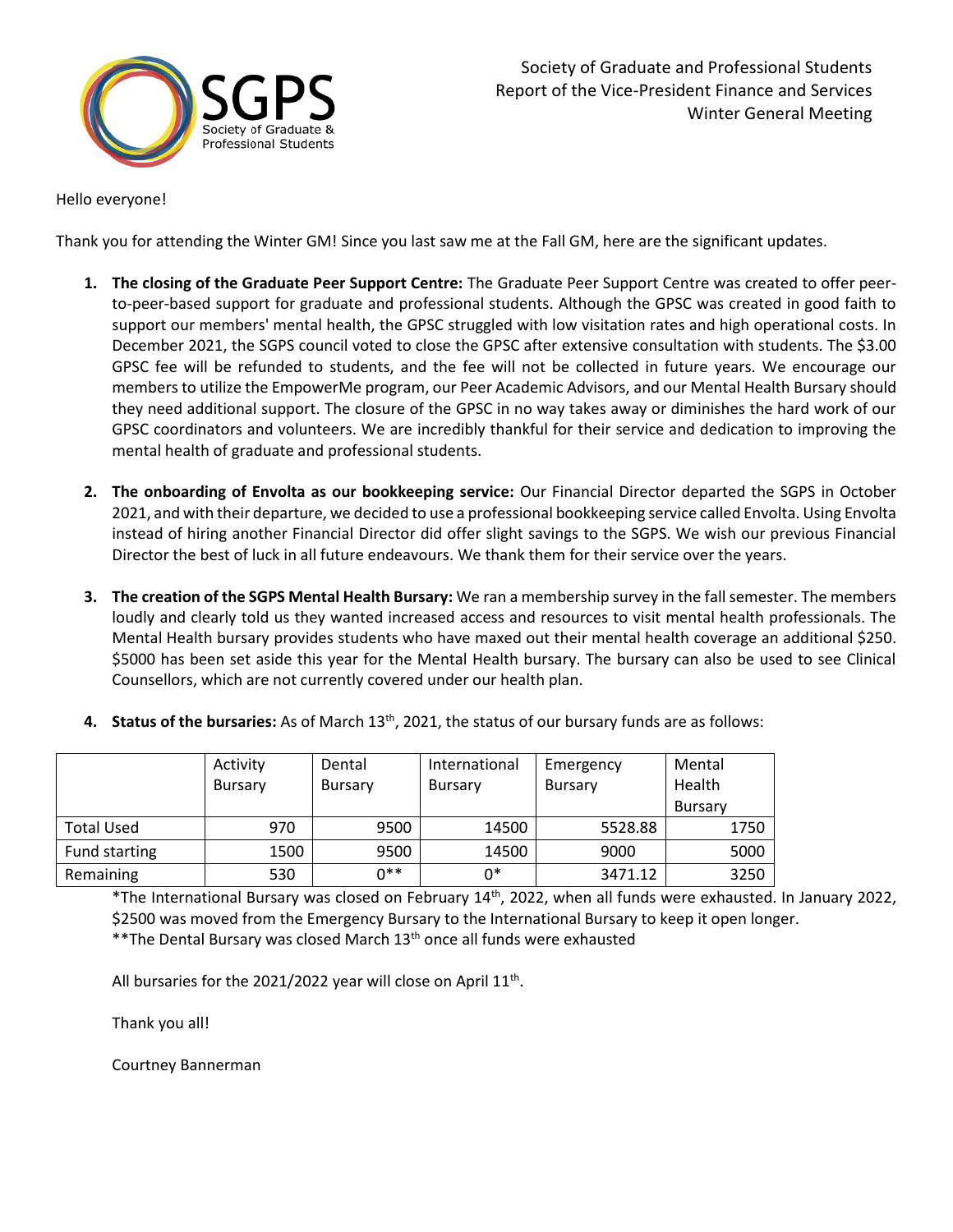

Hello everyone,

I hope that you are all doing well. I am happy to announce that our first month of Feature Friday challenges were a success. Keira and I are excited to be continuing these challenges throughout the rest of the semester. Make sure to follow @queenssgps on Instagram to participate in these challenges and be entered to win a monthly prize.

## **Upcoming Events:**

## **Cooking with Gramma's:**

*Wednesday March 16th 5:00-7:00 PM*

Thank you to everyone who has participated in our Cooking with Gramma's events this year. Our final event of the semester is scheduled for Wednesday March 16<sup>th</sup> from 5:00 to 7:00 PM.

## **Feature Friday Contest:**

We are continuing to run Feature Friday Challenges throughout our social media pages for the remainder of the semester. By participating in these challenges and interacting with our posts you will be entered into a monthly raffle for a \$25 prize.

Contest rules:

- By participating in our challenge (e.g. Go skating and tag the SGPS in a post or story showing that you are completing the challenge) you will receive 2 entries into the monthly raffle
- By interacting with our pages (e.g. liking or commenting on our posts, voting in our stories) you will receive 1 entry into the monthly raffle

For the week of Friday March  $11<sup>th</sup>$  to Friday March  $18<sup>th</sup>$  the challenge is to share with us how you enjoy staying active. Make sure you keep checking our social media pages to stay up to date on these challenges.

## **Fresh Food Box Pick Up:**

*Thursday March 24 th*

In partnership with the AMS Foodbank and the Peer Health Educators, we will be giving out free fresh food boxes on Thursday March 24<sup>th.</sup> Early bird registration for SGPS members exclusively is now closed. General Registration will open on March  $16<sup>th</sup>$  and can be found on the @queensuniverstiybewell Instagram page or on their website [here.](https://queensuniversitybewell.wordpress.com/2022/02/24/copy-pangoa-bowls/) We anticipate that general registration will fill up quickly, so please register asap if you are interested in participating in this event.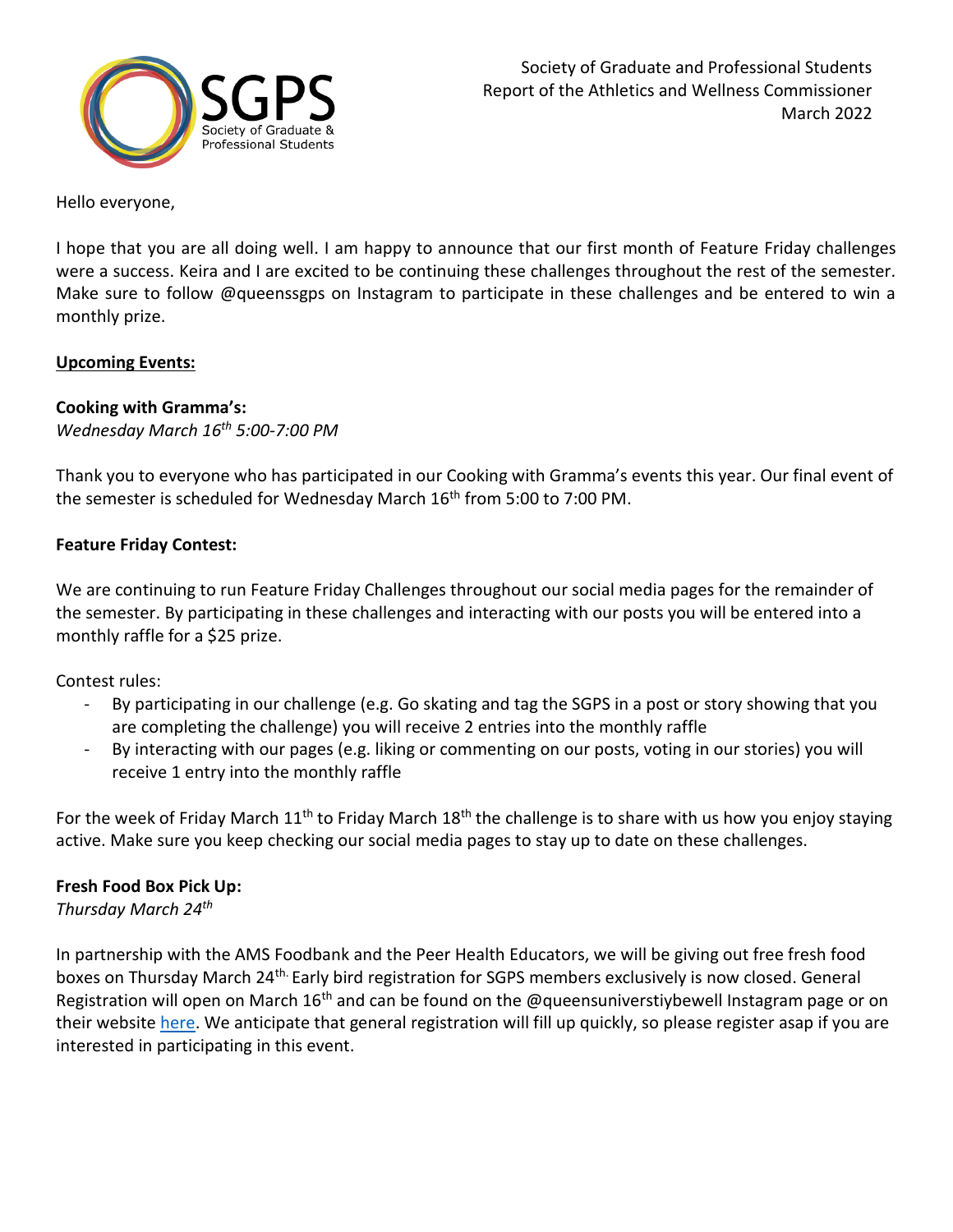I am excited for all the upcoming events and as always, please feel free to contact me (**[athletics@sgps.ca](mailto:athletics@sgps.ca)**) with any questions or comments about these or other events. I would also love to get any feedback on the events that I have been running this year; if you have anything you particularly liked or did not like, or anything you would have liked to see offered please do not hesitate to let me know.

Sincerely,

Kassandra Coyle Athletics and Wellness Commissioner, SGPS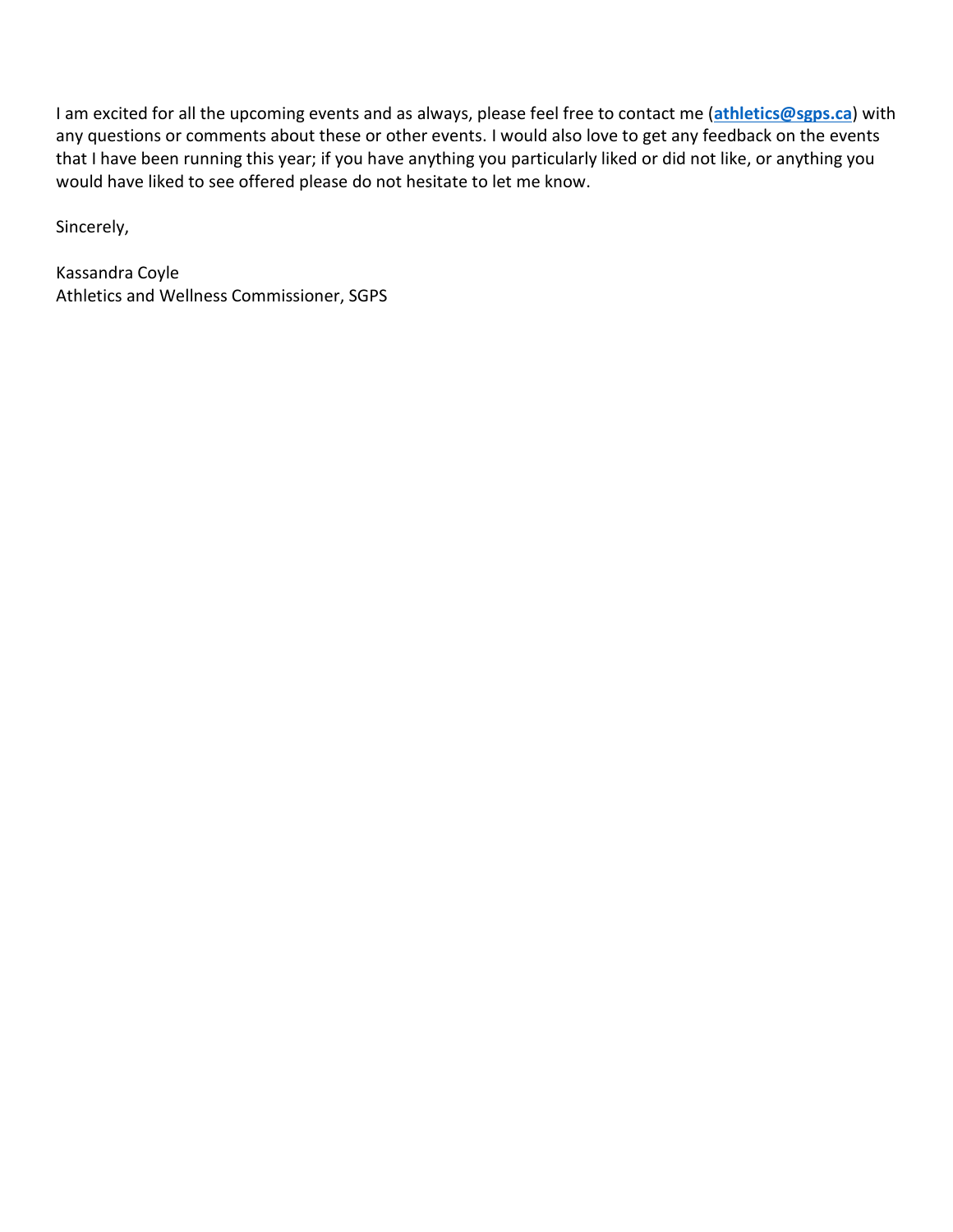

Good Evening Council and SGPS Members,

I hope you are all having a wonderful semester and that the weather as you read this is as beautiful as it is while I write this! The following are my updates since the November General Meeting. Please be sure to contact me a[t equity@sgps.ca](mailto:equity@sgps.ca) if you have any questions, comments, or general interest in any of the initiatives or projects mentioned!

### 1. Advocacy and Support

In December Sabrina (International Commissioner) and I, in collaboration with the [Ban Righ Center,](https://www.facebook.com/TheBanRighCentre) hosted a virtual event (**A Conversation on Alienation and Healing Through Creativity and Art**) in which we shared stories and our experiences as mature foreign students studying at Queen's. The event was well attended by students in a wide range of disciplines and had very positive reviews. There's a possibility to make this type of event recurring.

In January, following an incident of violence against two female racialized graduate students, I did ground level work in peripheral support of the community as well as supporting the International Commissioner (Sabrina Masud) in her tireless efforts to mobilize and support the students and community through this stressful time. This work was rightfully prioritized, and Sabrina and I had to cancel our planned event for Mental Health Promotion Week.

## 2. Committee Work

- **BEAG** (Built Environment Advisory Group) Meetings with general housekeeping and organizing including revising administrative reports on accessibility and the AODA[, Accessibility Cafés](https://www.queensu.ca/accessibility/taxonomy/term/2) were successful and well attended (Duncan McArthur Hall Redevelopment – January; Disclosure and Accommodations – February). The next Accessbility Café [Transitions to the Workplace](https://www.queensu.ca/accessibility/accessibility-cafe-transitions-workplace) will be March 21<sup>st</sup>.
- **UCARE and sub-councils** *– Student Recruitment, Support, and Success* subcouncil: review of internal terms of reference, presentation from Financial Aid (mostly undergraduate funding, most funding is being fully utilized), presentation from EDII Recruitment and Admissions Initiative (some data collection gaps being addressed, 5 equity ambassadors hired as paid summer interns, 1 staff added as Manager, Diversity and Inclusion, Undergraduate Recruitment and Admission). *Inclusive Community* subcouncil: reviewed the use of the Diversity, Equity Assessment and Planning (DEAP) Tool (results of internal audit and engagement across departments/units), reviewed current EDII offerings at Queen's, discussed methods to increase visibility of equity and inclusion goals and resources across various communication tools, discussed employee engagement survey… *Governance and Nominations* subcouncil: newly vacant position filed by the sole qualified applicant.
- **PSAC901 Anti-Oppression Working Group** Discussion around mobilization, workshops, and increasing resources available for BIPOC students, especially in situations of crisis and safety. A series of workshops was originally planned for this semester to increase financial literacy however priorities shifted due to current events and this project remains on the back burner, hopefully to be realized in coming months or in the next academic year
- **BIPOC Supports Working Group** with HREO and AMS Creation of materials for both marginalized students seeking support and for allies as bystanders. Posters, pamphlets, and cards were designed and some printed to be strategically distributed across campus. Planning of a digital package which will include the digital version of the materials will also be distributed to various units across the University.
- **Student Mental Health Network** Mental Health Promotion week was January 24<sup>th</sup> 28<sup>th</sup> and comprised of several events hosted by various groups across the university. Three surveys (Canadian Postsecondary Education Alcohol and Drug Use Survey, Canadian Campus Wellbeing Survey, or National College Health Association survey) were distributed to students at the university, with each student receiving only one of the three surveys. 30 Care Packages will be provided by the Network to be distributed to SGPS members. Details are still being worked out and registration for the draw should be opening soon.
- **(Deputy EDC) Provost's Action Group for Gender and Sexual Diversity (PAGGAS)** nothing to report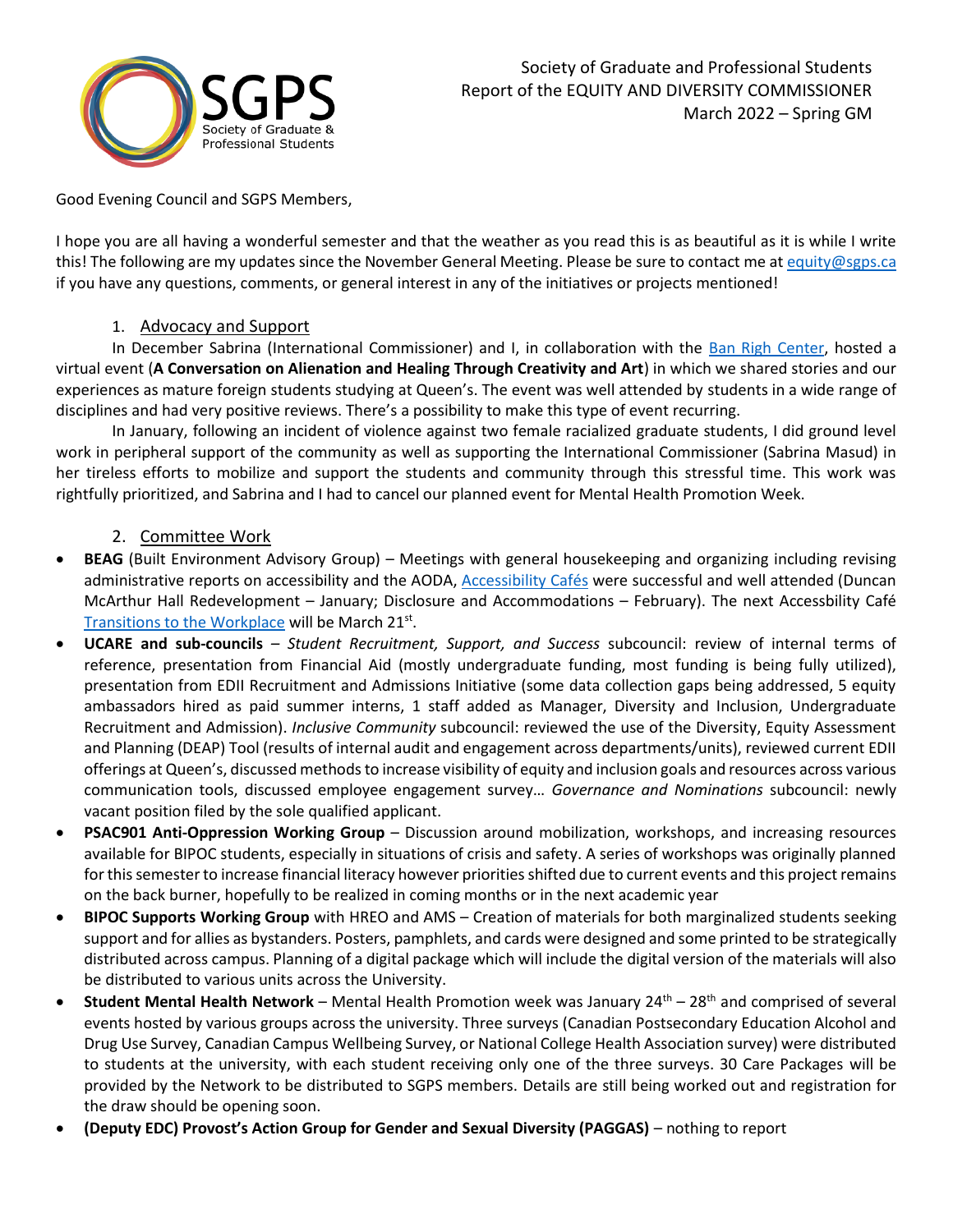## 3. Projects: Soft Infrastructure Network

The group has met in 3 rounds of meetings and has been working on various projects across department and schools at Queen's. During the meetings we introduce ourselves, discuss issues of concern in our respective departments, goals we'd each like to achieve, and some take-home tasks. We have begun coordinating across various platforms to continue to support each other through encouragement and sharing of resources across the various units at Queen's. Our next round of meetings will be at the end of March, please reach out to your department's graduate/professional student EDII representative to inquire about the Network and if they have not yet participated please encourage them to contact me to join!

Monica Garvie HBSc, MSc [equity@sgps.ca](mailto:equity@sgps.ca) *Equity and Diversity Commissioner Society of Graduate and Professional Students*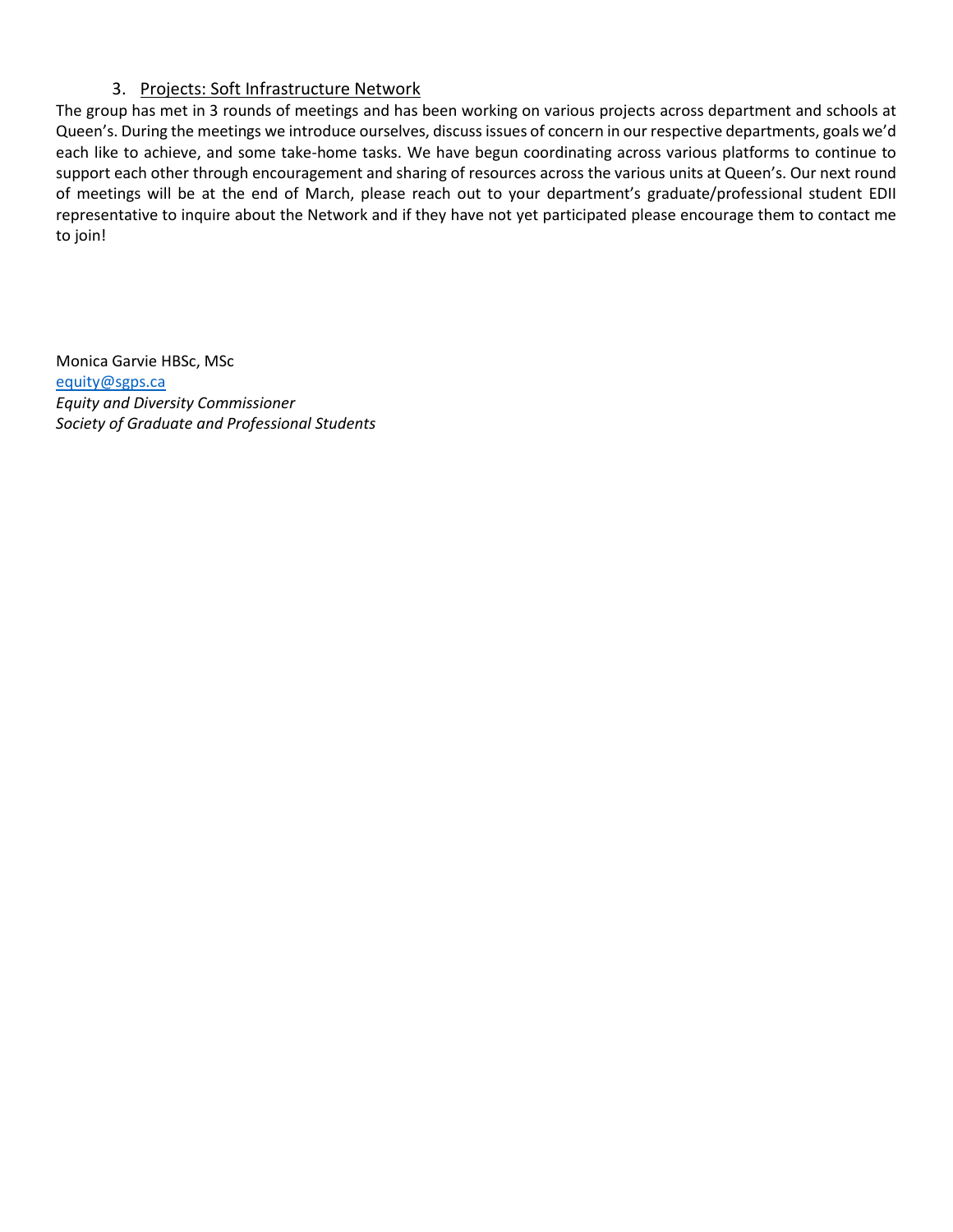

Aanii kina wiya/Hello everyone,

Since the last council meeting in February, I have the following updates to share:

- $\bullet$  Attended the Elder Meet and Greets on February 24<sup>th</sup> and March 10<sup>th</sup>.
- Facilitated the Indigenous Student Caucus Meeting on February 28<sup>th</sup>.
- Facilitated the second and third Indigenous Reads Talking Circle gatherings on February 14<sup>th</sup> and 28<sup>th</sup>.
	- o Arranged two guest speakers for roundtable discussions for the Circle's fourth gathering on March 14<sup>th</sup>.
	- $\circ$  Additionally, arranged a meet the author book talk on March 28<sup>th</sup> with Waubgeshig Rice. In collaboration with Four Directions, this Circle gathering will be open to the Queen's community.
		- See promotional poster below. You can email [Indigenous@sgps.ca](mailto:Indigenous@sgps.ca) to inquire about an invite to the event and please share with your networks!



If you have any comments, questions, or suggestions please feel free to contact me [\(indigenous@sgps.ca\)](mailto:indigenous@sgps.ca).

Miigwetch/Thank you,

Duncan Stewart SGPS Indigenous Graduate Liaison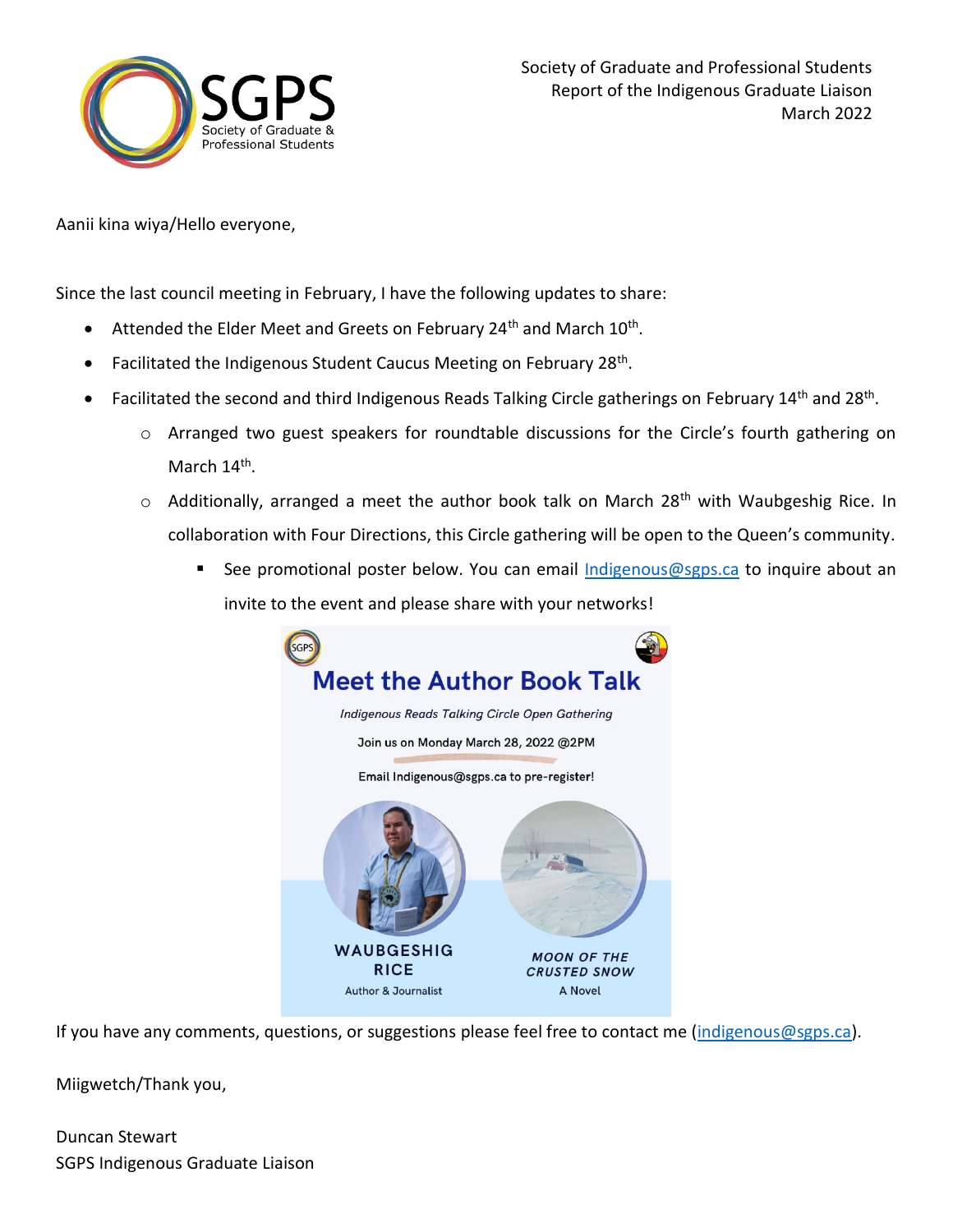

Hello everyone,

I hope everyone is enjoying the nice spring weather and being back in person.

Since the last general meeting, Derek and I have been busy trying to continue to provide events and navigate the changing guidelines for social activities. Since November, we have hosted the first SGPS Sustainability workshop and a virtual speedfriending event. The sustainability workshop focused on how to mend your own clothes and reduce the amount of waste we throw in the garbage. We were supposed to host the second sustainability event in February but due to our host no longer being available, the event had to be postponed. We hope to have another sustainability event in April. The Speedfriending event was focused on getting to know new people in a virtual setting and build more of a community. This was an event that was highly requested in the general survey, and we hope to be able to host a similar event in person later this semester. Derek has also started to take pictures and record videos for the recipe blog which we continue to develop in collaboration with the Athletics and Wellness team. If you have any ideas of recipes you would like to see featured, please reach out to me or Kassandra at [athletics@sgps.ca.](mailto:athletics@sgps.ca)

We also have some exciting things coming up, including:

**SGPS Good Time Diner Event:** The SGPS has partnered up with the GTD to provide special spaces to SGPS students to the Good Time Diner's food service on March 27<sup>th</sup>. This will allow SGPS students to register for and pick up free meals at the Diner. More information about this event will be coming

Please share the information about this event as more information is posted on SGPS social medias. We also have some other events that are coming up so keep an eye on SGPS social media and emails for more information.

Furthermore, we are currently getting the SGPS awards ready for nomination. This provides a great opportunity for SGPS members to nominate themselves or any deserving colleagues or friends for one of our multiple awards. Make sure you share the information about the awards with your respective departments and other SGPS members. There will also be an opportunity to volunteer on the awards committee. In this position you will review and discuss applications for the different awards and help select the winning submission. This volunteer position will require approximately 6-7 hours of work split between reviewing applications and being in meetings. If you would like to volunteer for this committee, please reach out to me by email at social@sgps.ca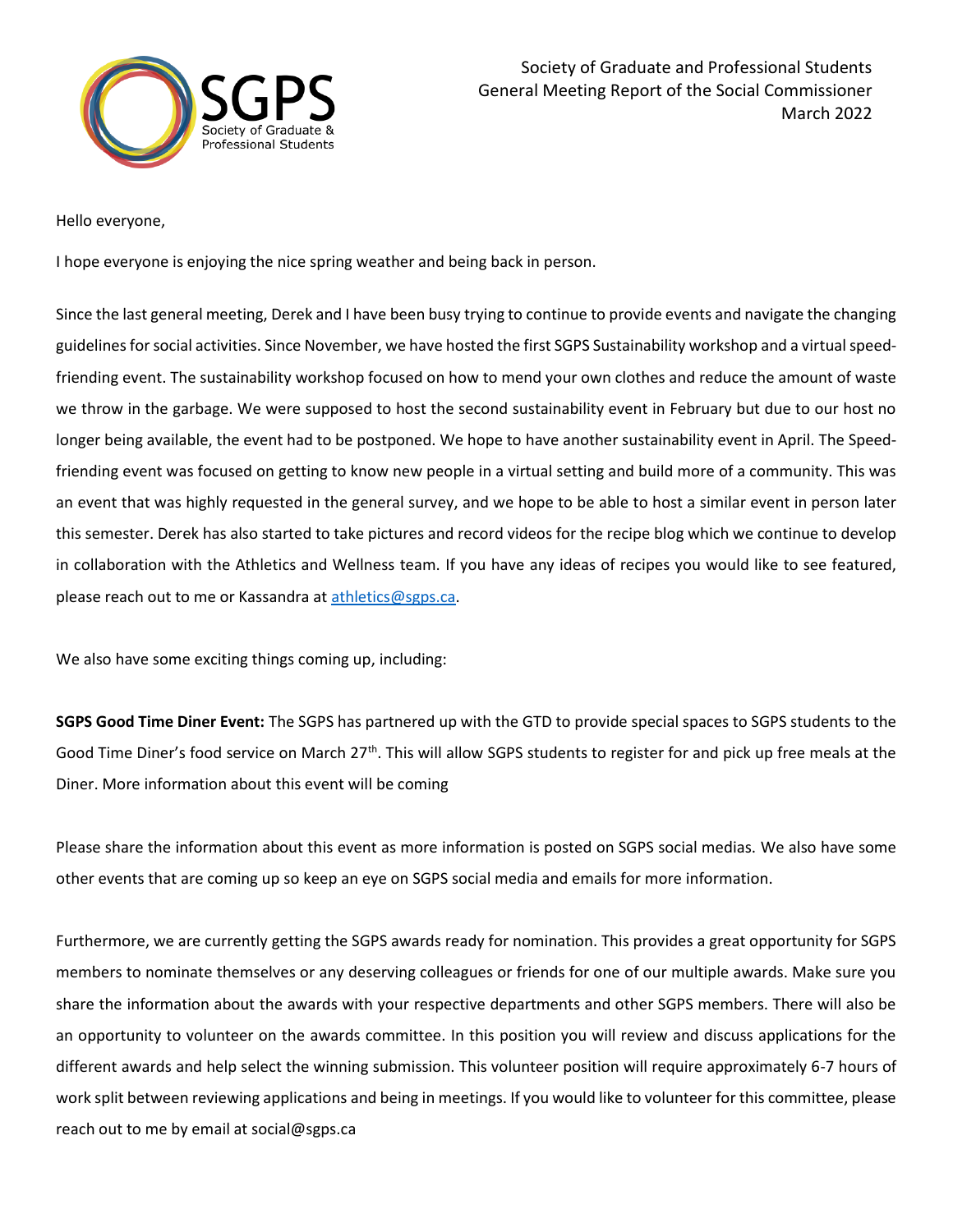If you have any comments, questions, or suggestions about these or any other future events, please feel free to contact me (social@sgps.ca).

Sincerely, Emilia Ganslandt Social Commissioner, SGPS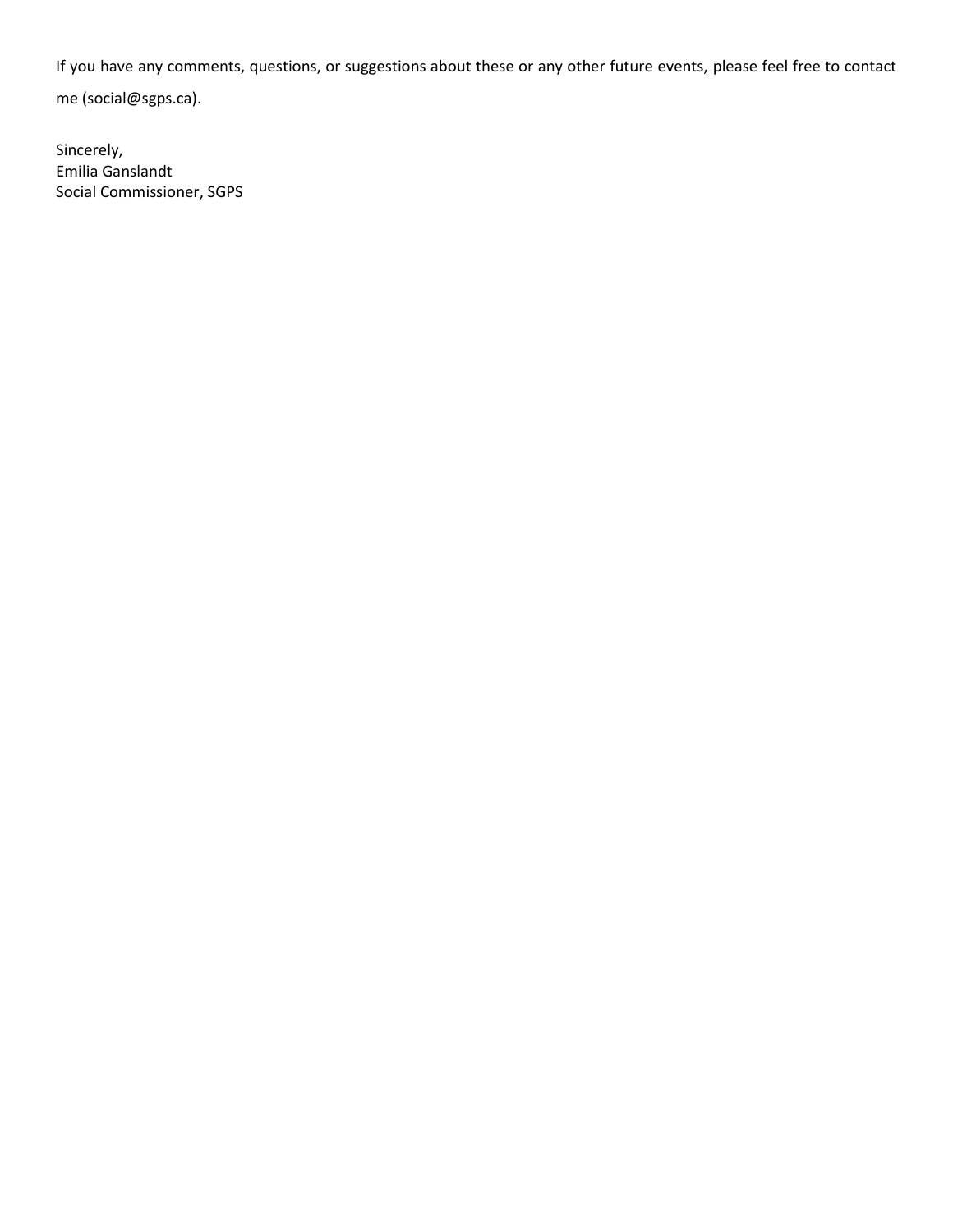

#### Hello Everyone,

#### Hello Everyone,

Since my last report there has been a lot of development in the projects I have initiated. With the support of Han Xu, our Deputy Commissioner, we have been steadily working towards turning our projects into reality. I am going to refer to the aims I had reported on the last report and reflect on the stages of development.

Projects under development to facilitate student needs:

• International Student Affairs Standing Committee

I like to start by highlighting our new International Student Affairs Standing Committee (ISASC). We have eight members attending meetings at the moment. We held two meetings so far. During the meetings the members advised me on key topics like need for culturally sensitive TA training, providing community-based support, and information related to resources. In March, we are going to have Sandra den Otter (Vice-Provost International) join us and consult the needs of the international students.

• Promoting the ISASC members

One of the ways we hope to merge our idea of highlighting international student's success stories is by promoting our ISASC members on social media platform. We are hoping this step will help with student engagement.

#### Advocacy:

Addressing issues of racism and discrimination experienced by BIPOC students

- January began with an attempted racially motivated attack involving a vehicle and two BIPOC graduate students. The incident was brought to the attention of the authority. Subsequently the Kingston police and campus security were involved. Dean Fahim Qadir issued a tweet that became viral and the topic garnered media attention. I was involved in mitigating and providing necessary support to the effected students.
- Anti-Oppression Working Group, PSAC This has been a collaborative project among the EDII Commissioner, Indigenous Commissioner, and I. Part of this group's involvement spilled into supporting the bargaining demand raised by PSAC. I was involved in promoting and raising awareness on the topic. Consequently, I was asked to represent PSAC 901 at the International Women's Day Kingston and District Labor Council event on March 6. I have participated as a graduate student rather than in my role as a commissioner.
- HREO BIPOC Support The group has finalized all its resource materials. We are now at the stage of finding ways to launch the campaign. I am working with the video planning team to create content to mobilize the resources and increase awareness.
- Sultan Almajil (Director, QUIC) My monthly meetings with Sultan and my involvement with the committees resulted in drawing attention to the need for Ontario Government ID related information to be a focal point for the international students. We have been strategizing ways to centralize resourcebased information for the students. We are discussing ways to include a graduate student adviser in the QUIC. In relation to QUIC's engagement I am part of the following committees:
	- **EXECOMMENT COMMUTTED FOR INTERETATION** Success
	- QUIC Student Council